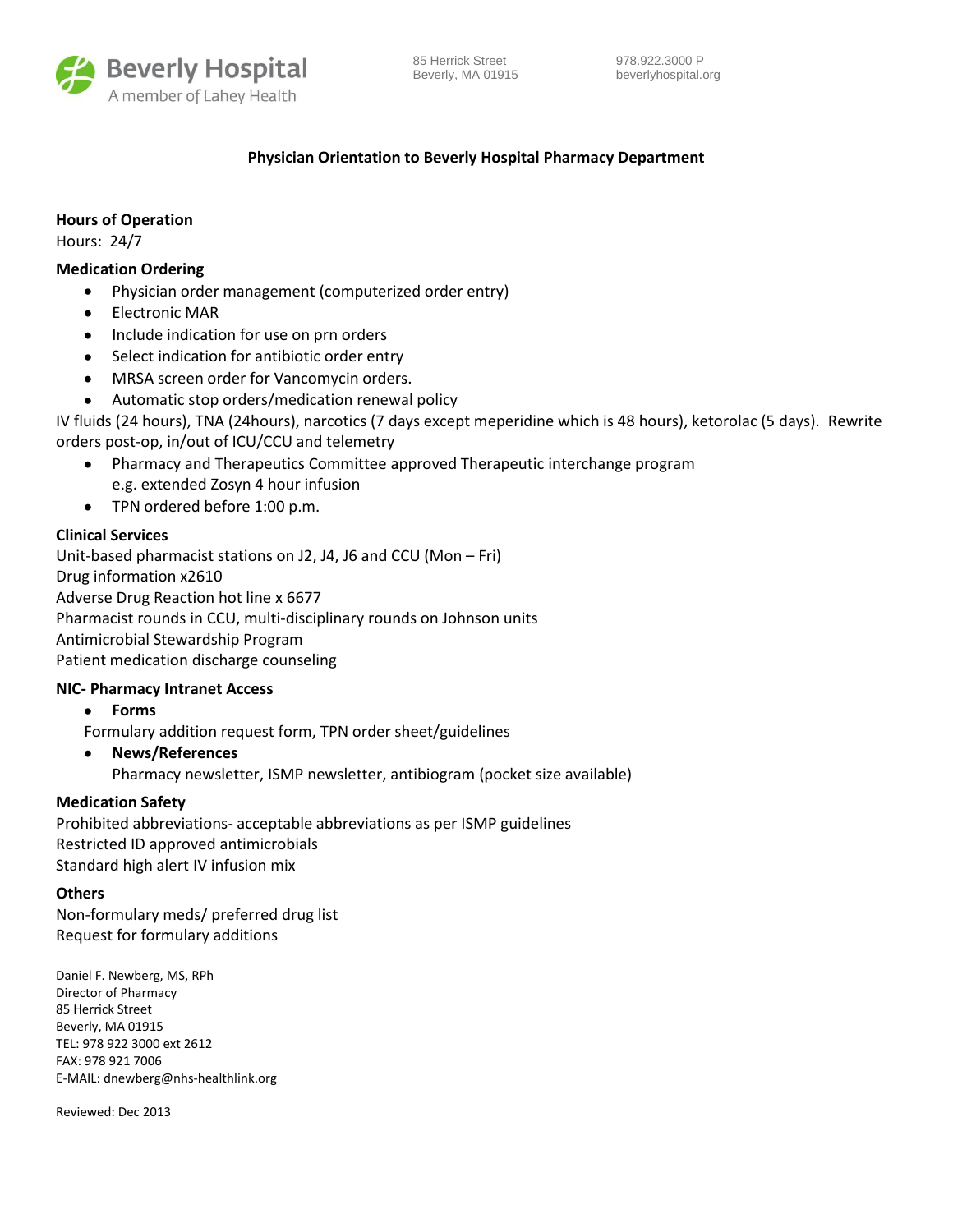### **Insulin Types and Actions**

#### **Rapid Acting**

| <b>Brand / Generic Name</b> | Onset         | Peak          | <b>Duration</b> |
|-----------------------------|---------------|---------------|-----------------|
| Humalog / Insulin<br>Lispro | $<$ 15<br>min | $1 - 2$<br>hr | $3-4$ hr        |
| Apidra / Insulin Glulisine  | $<$ 15 min    | $1-2$ hr      | $3-4$ hr        |
| Novolog / Insulin Aspart    | $<$ IS min    | $1-2$ hr      | $3-4$ hr        |

#### **Short Acting**

| <b>Brand / Generic Name</b> |                   |       | Onset   Peak   Duration |
|-----------------------------|-------------------|-------|-------------------------|
| <b>Novolin R</b>            | $\frac{1}{2}$ - 1 | l 2-3 | $\vert$ 3-6 hr          |
| <b>Insulin Regular</b>      | hr                | hr    |                         |

### **Intermediate Acting**

| <b>Brand / Generic Name</b>       |          |                      | Onset   Peak   Duration |
|-----------------------------------|----------|----------------------|-------------------------|
| Novolin N<br><b>L</b> Insulin NPH | $2-4$ hr | $14-10$<br><b>hr</b> | $10-16$ hr              |

### **Long Acting**

| <b>Brand / Generic Name</b>                | Onset                   | Peak                 | Duration           |
|--------------------------------------------|-------------------------|----------------------|--------------------|
| <b>Levemir / Insulin</b><br><b>Detemir</b> | $\frac{3}{4}$ - 2<br>hr | Mini-<br>mal<br>Peak | $Up$ To $24$<br>hr |
| Lantus / Insulin Glargine                  | 2-4 hr                  | No<br>Peak           | 20-24 hr           |

**Concentrated Insulin – High Alert**  *Contains 500 units/ml. Usually dosed BID or TID and is used as a basal insulin due to prolonged duration of action. Not interchangeable with U-100 insulin. See Policy.*

| <b>Brand / Generic Name</b>        | l Onset                |    | <b>Peak Duration</b> |
|------------------------------------|------------------------|----|----------------------|
| Humulin R U-500 /<br>Regular U-500 | $30 \text{ min}$   1-3 | hr | $8-24$ hr            |

**Mixed Insulins**  *Mixed Insulins are usually dosed BID and provide meal coverage for breakfast and dinner*

| <b>Brand / Generic Name</b>                                 | Onset            | Peak            | <b>Duration</b> |
|-------------------------------------------------------------|------------------|-----------------|-----------------|
| Humulin 70/30<br><b>NPH/Regular</b>                         | $30 \text{ min}$ | $2 - 12$<br>hr  | $18-24$ hr      |
| Humalog 75/25<br>Lispro Protamine /<br>Lispro               | $15 - 30$<br>min | $1 - 6.5$<br>hr | $14-24$ hr      |
| Novolog 70/30<br><b>Aspart Protamine /</b><br><b>Aspart</b> | 15 min           | $1-4hr$         | $18-24$ hr      |

### **Highlighted / Bold Insulin = Formulary**

## **Approved Hold Acknowledges**

- Administration time change on antibiotics when more  $\bullet$ than one antibiotic is to be given at the same time.
- Adjust start times of SCIP protocol antibiotics
- Adjust start times of Post-Op Ketorolac and Acetaminophen IV orders. **Hold acknowledge to Pharmacy should include time of first dose given.**
- CIWA and DETOX Protocols. **Hold acknowledge to**   $\bullet$ **Pharmacy should include time of first dose given.**
- Adjust times of medications to reflect patient's regular  $\bullet$ medication schedule from home if necessary.
- Adjust times on Maternity Ketorolac orders.

## **Approved Oral Solid to Liquid Dosage Conversion for Nursing**

*(Nursing can interchange the following oral solid and liquid medications as dictated by patient needs via POM)*

| <b>Medication</b>      | <b>Strength</b> | <b>Note</b>                               |
|------------------------|-----------------|-------------------------------------------|
| Acetaminophen          | 160 mg/ 5 ml    | $10ml$ (320mg) = 1 Tablet<br>(325mg)      |
| Ibuprofen              | 200 mg/ 10 ml   |                                           |
| Amantadine             | 100 mg/10 ml    |                                           |
| Diphenhydramine        | 12.5 mg/ 5 ml   |                                           |
| Docusate               | 100 mg/10 ml    |                                           |
| <b>Ferrous Sulfate</b> | 300 mg/5 ml     | $5ml$ (300mg) = 1 Tablet<br>(325mg)       |
| Fluoxetine             | 20 mg/5 ml      |                                           |
| Haloperidol            | 10 mg/5 ml      |                                           |
| Megestrol Acetate      | 400 mg/10 ml    |                                           |
| Metoclopramide         | $5$ mg/ $5$ ml  |                                           |
| <b>Multivitamins</b>   | 5 ml            | $5ml = I$ Tablet                          |
| Ondansetron            | $4$ mg/5 ml     |                                           |
| Potassium Chloride     | 20 mEq/15 ml    | <b>Conversion Not To Exceed</b><br>40 mEg |
| Sennosides             | 8.8 mg/5 ml     | $5ml$ (8.8mg) = 1 Tablet<br>(8.6mg)       |
| Sucralfate             | lg/10 ml        |                                           |

### **Herbal Policy**

All herbal medications / dietary supplements are not permitted for patient use during hospitalization per P&T committee approval. These medications may be resumed at the time of discharge under the physician's discretion.



**44** Addison Gilbert Hospital A member of Lahey Health



# **Department of Pharmacy**

# **General Medication Use Guidelines**

**Hours of Operation** 24 hours a day 7 days a week x2610

**For POM related issues, please call IS at x2600**

**Discharge Medication Counseling Performed By Floor Pharmacist Monday – Friday 7:30-3:30**

# **Parenteral Nutrition**

- TPNs must be ordered prior to 1 p.m. in order to be infused that same day
- TPNs are out sourced to Central Admixtures Pharmacy Services